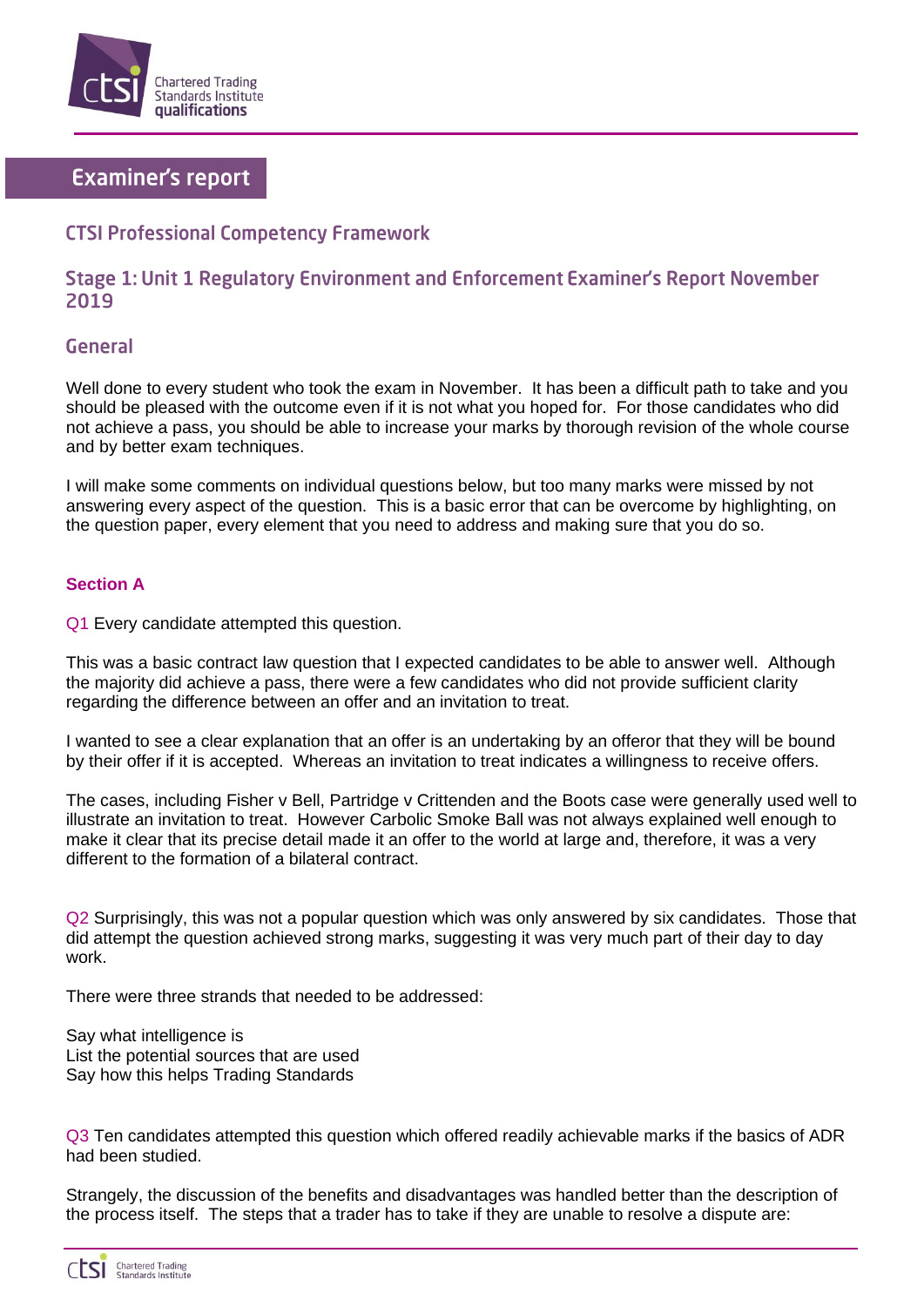Advise the consumer that their dispute is deadlocked Provide the details of an ADR Scheme State whether or not they are obliged, or willing (or not), to participate in the ADR process.

The discussion element provided easy pickings for those who knew about ADR.

Q4 Thirteen candidates answered this question.

Generally speaking, the question was not answered very well. Answers were stronger when discussing how/when implied terms are implied into contracts. However, there was little reference to Olley V Marlborough Court Hotel and Thornton v Shoe Lane Parking that considered whether or not written terms actually formed part of the contract - there was a hint in the question.

Q5 Only two candidates attempted to answer this question and, sadly, it was not answered well.

Unfair terms are a big area to cover but it meant that marks could be achieved if the key points were covered. A good answer would include:

Unfair terms are not binding on the consumer, but the contract remains in place An explanation of the so-called 'blacklisted' terms An overview of the grey-listed' terms in Schedule 2 The general test of fairness When core terms cannot be assessed for fairness Contract terms must be transparent The civil enforcement role of Trading Standards, the Competition and Markets authority and other regulators.

Q6 Eleven candidates answered this question. It was disappointing that only four candidates achieved a pass mark in a topic that is a key element of the syllabus. Satisfactory quality is, probably, the most used implied term under the Consumer Rights Act 2015 and it was surprising how unfamiliar candidates were with its definition and practical application.

A good answer would have included:

The definition of satisfactory quality and its reasonable person test - an objective assessment of quality The factors that help to define satisfactory quality The situations where satisfactory quality will not apply The use of practical examples.

#### **Section B**

Q7 Fifteen candidates attempted these questions and most achieved a pass. It certainly appears that candidates were more comfortable with contract law than they were with the Consumer Rights Act 2015.

The challenge was to address all of the issues raised in the question with reference to contract law, including relevant case law.

One point that was missed was that even if the exclusion clauses were incorporated, through subsequent visits to the car park, those terms would still be excluded by the Consumer Rights Act 2015 as blacklisted terms.

Angus would have a claim in negligence, as well as a breach of contract due to the failure to provide the parking service with reasonable care and skill.